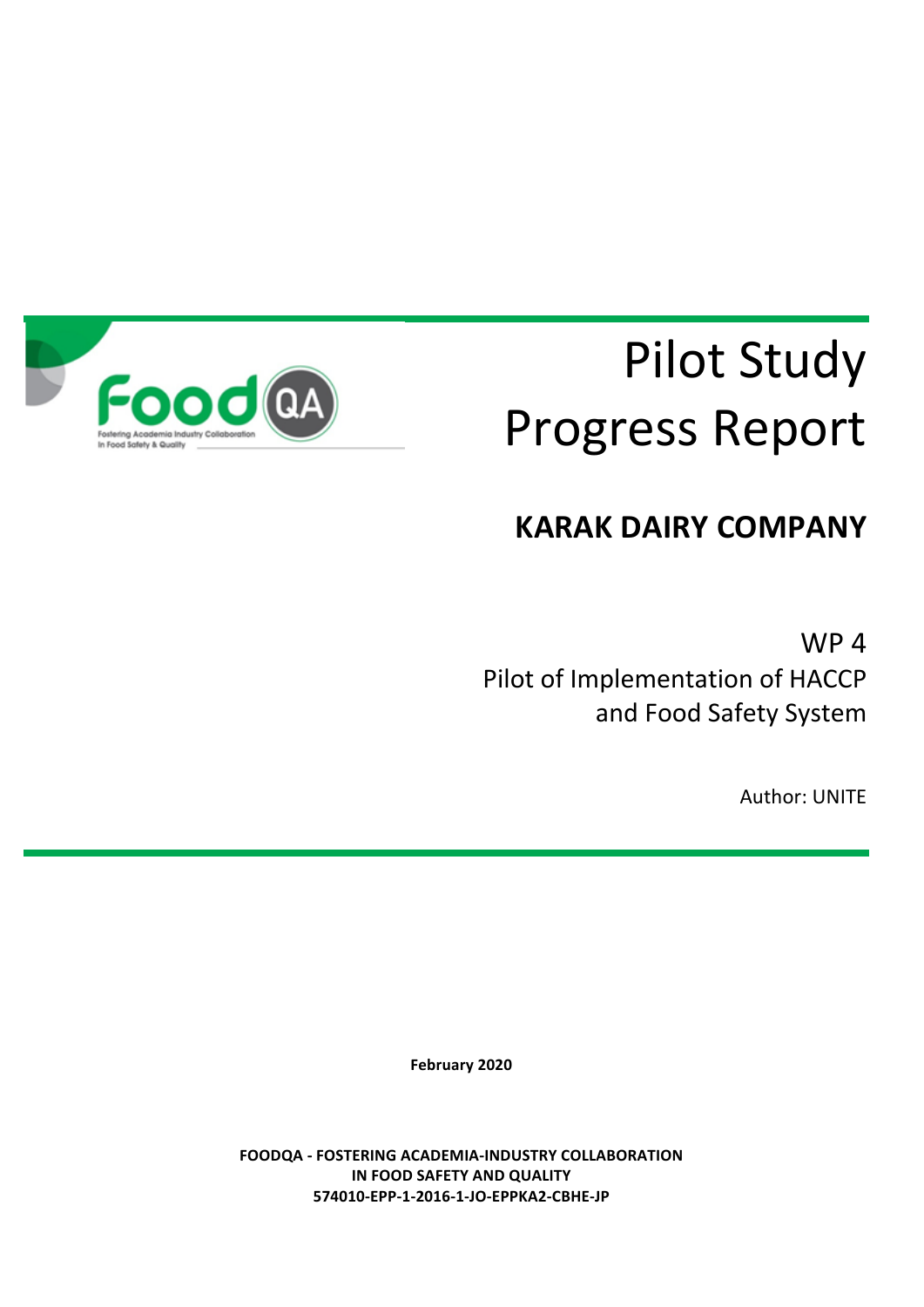

#### **Document Data**

*Deliverable: Pilot Studies Progress Report*

Work Package: 4. Pilot of implementation of HACCP and Food Safety System

*Partners involved in the audit: MU (Jordan), MONOJO (Jordan)* 

*Distribution level: Partnership (Confidential)*

*Review by: Internal*

*Document Version: 1 (final)*

*Status: Approved*

#### **Document History**

| <b>Version</b> | Date       | <b>Author/Organization</b> | <b>Changes</b> |
|----------------|------------|----------------------------|----------------|
|                | 15/02/2020 | UNITE                      | Base document  |
|                |            |                            |                |
|                |            |                            |                |

#### **Disclaimer**

This project was funded by the Erasmus+ Programme of the European Union.

The information and views set out in this publication are those of the author(s) and do not necessarily reflect the official opinion of the European Union. Neither the European Union institutions and bodies nor any person acting on their behalf may be held responsible for the use that may be made of the information contained therein.

Reproduction is authorised provided the source is acknowledged.

All rights reserved

Copyright © FoodQA Consortium, 2016-2019

**Project Nr 574010-EPP-1-2016-1-JO-EPPKA2-CBHE-JP**





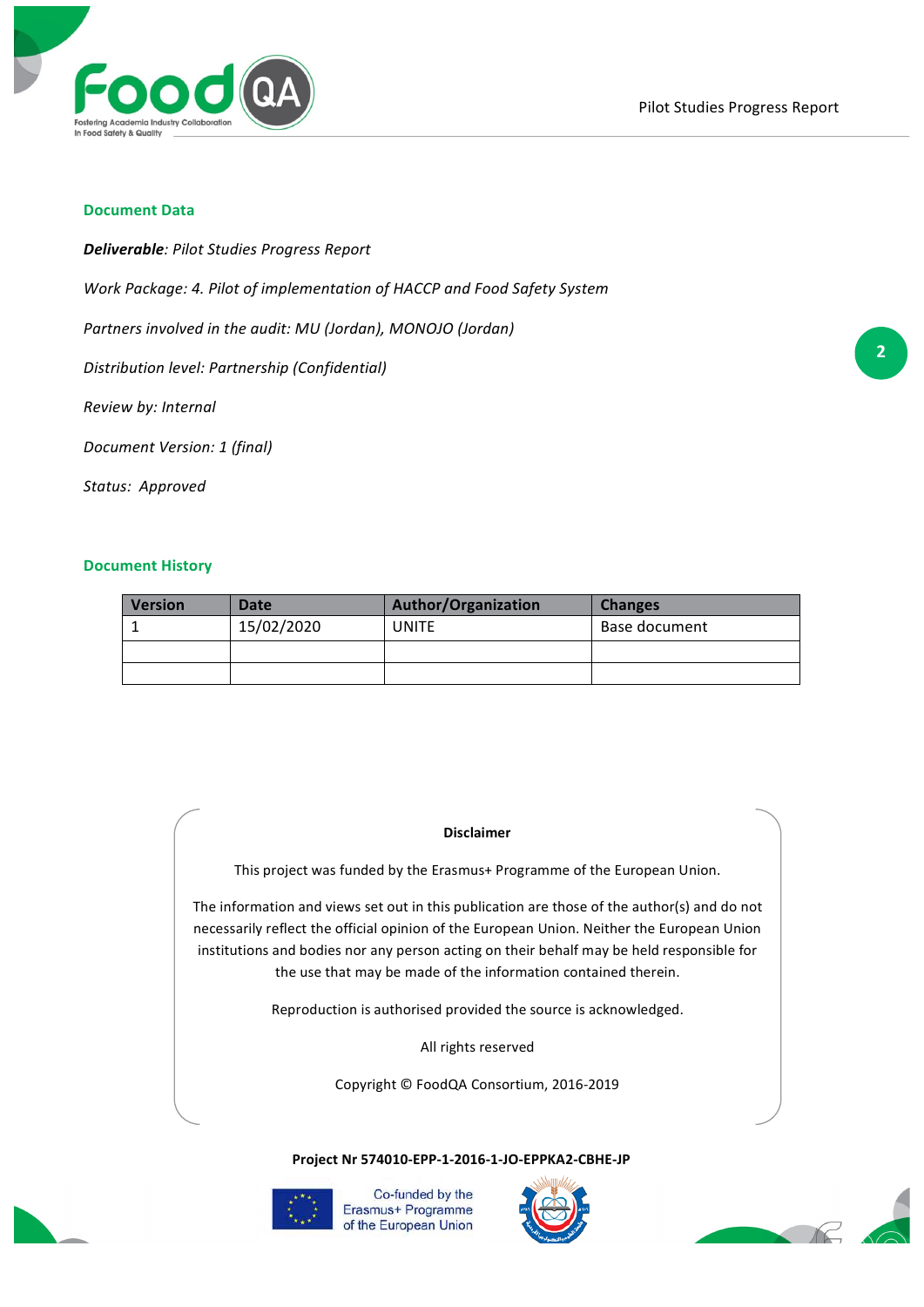

 $\overline{3}$ 

# Table of Contents

Project Nr 574010-EPP-1-2016-1-JO-EPPKA2-CBHE-JP





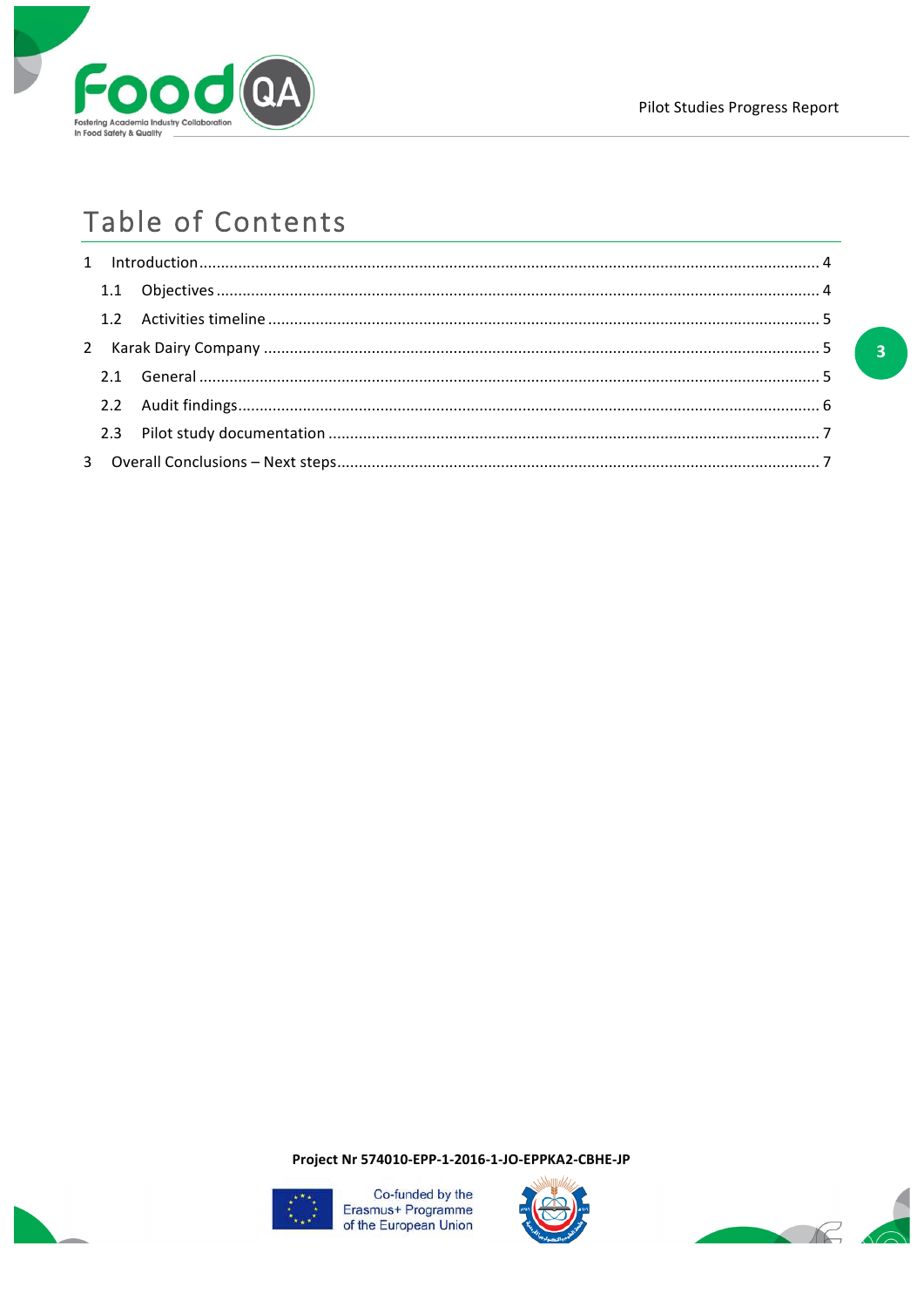

# 1 Introduction

The project FOODQA "Fostering Academia Industry collaboration in Food safety and Quality" was co-funded under the Erasmus+ Programme. The aim of the project is to create a Jordanian network for promoting entrepreneurship and innovation in the food area, at the same time improving the flow of knowledge and cooperation between the partners.

FoodQA addresses one of the national priorities in Jordan, which is to provide safe food and food quality. Therefore, this project satisfies the need for professional courses that can fill the gap between academia and industry, providing solutions to promote food quality and business. This is achieved by integrating knowledge and expertise from academia on one side and industry on the other side. The development of the FoodQA project will favour the growth of the whole Food system in Jordan, by bridging the gap between of the Jordanian governmental authorities and the industrial community. By means of interface centres for Food Safety and Food Quality in Jordan, FoodQA intends to support the interaction between academia and industry, providing technical and scientific services that can contribute to increase the technological development and the competitiveness of the Jordanian food industry towards a future integration into the European Union, in particular in the area of Food Quality and Safety.

## 1.1 Objectives

To facilitate integration of knowledge among Food Business Operators, one of the deliverables of the FOODQA project is to provide guidance and perform pilot studies for the implementation of HACCP, as described by European Regulation 852/2004/EC and amendments, in the frame of the International Standard ISO 22000:2018 for selected industries.

UNITE is responsible for providing guidance and performing these studies for Karak Dairy Company. The Terms of Reference are as follows:

- Pre-audit preparation: review of existing documentation.
- On site HACCP audit to identify gaps.
- Review of the company HACCP system according to European and International standards.
- Comments and clarifications on documentation.
- Finalisation of the pilot study.
- Final on site audit and guidance for the preparation for Certification.

**Project Nr 574010-EPP-1-2016-1-JO-EPPKA2-CBHE-JP**





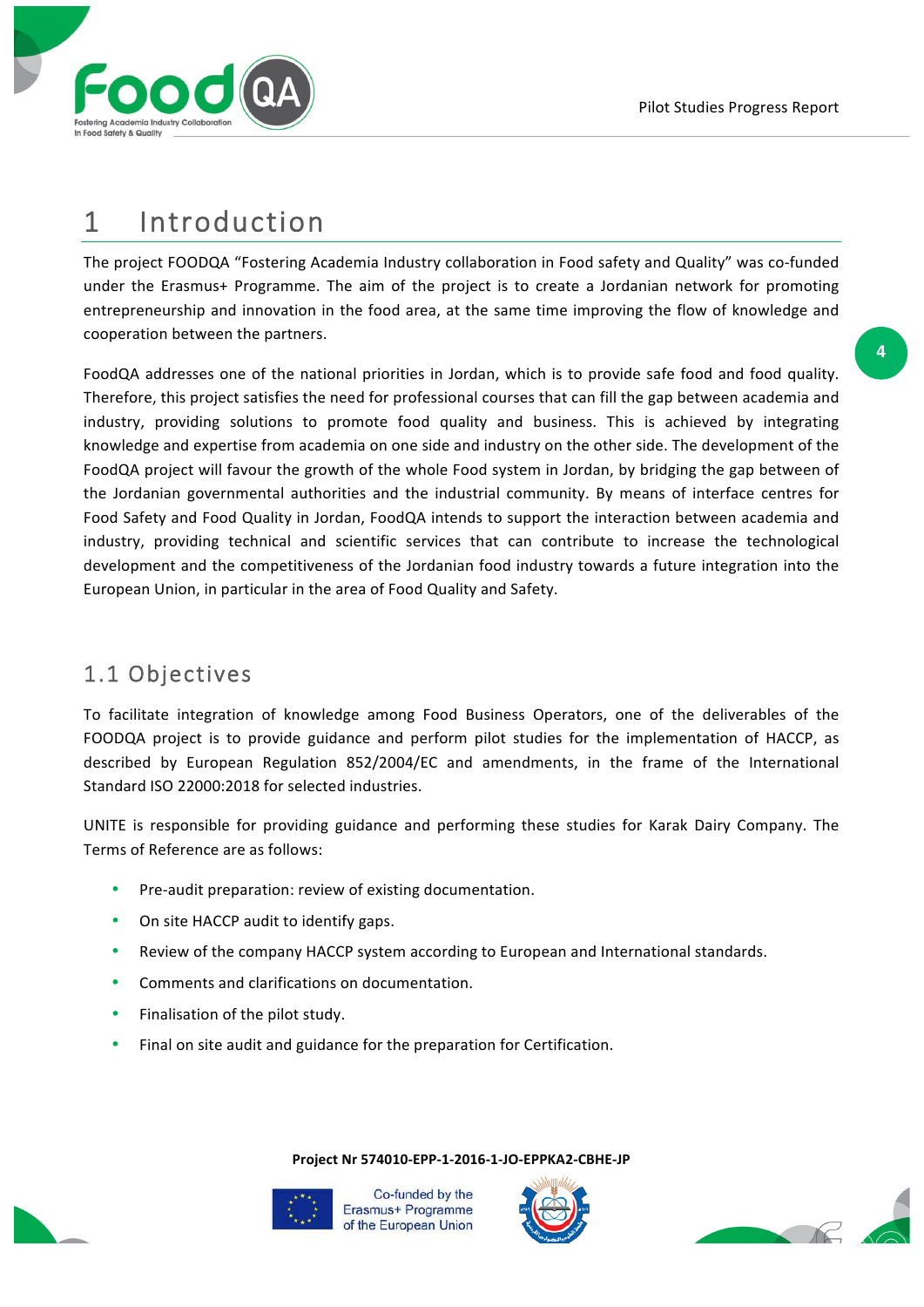

## 1.2 Activities timeline



# 2 Karak Dairy Company

#### 2.1 General

Karak Dairy Company is a small company established in 1998 at Ader, in the Karak Governorate. The company is well known for the production of jameed but it also manufactures other fermented milk products, and namely Labaneh, Shanineh, buttermilk, and White boiling cheese. The production capacity is estimated around 2 tons/day, with 8-9 employees on a single work shift. This company is inspected by Jordan FDA every 3-6 months.

**Project Nr 574010-EPP-1-2016-1-JO-EPPKA2-CBHE-JP**





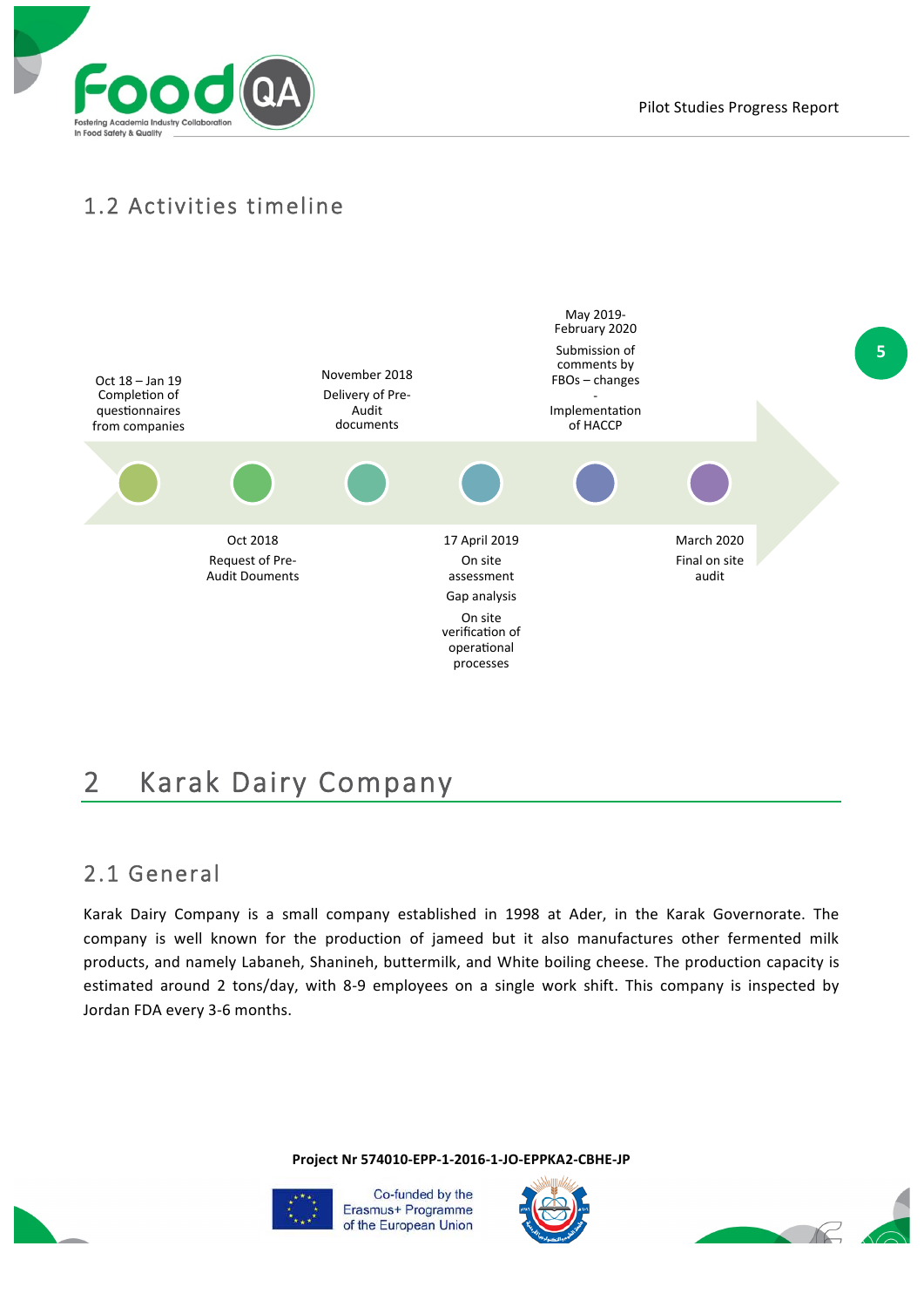

### 2.2 Audit findings

The general impression gained from the audit interviews was: the social impact of the company in the region; production based on local excellence and traditional raw materials; the focus of the whole production system on few traditional and renowned recipes; commitment and competence of the management; experienced staff; knowledge of the basic requirements of HACCP; significant hazards were understood and monitored; compact lean manufacturing line. Finally, the staff involved in the implementation of Food Safety Management System can manage the CCPs of the manufacturing process.

However, as in all organizations, there are opportunities of improvements that are considered in detail below.

First, there was a feeling that the concentration of production activities in 4 months does not provide enough added value to upgrade production facilities towards automatic management of specific unit operations. For example, temperature control during separation and subsequent heating is still manual, pressing does not involve any automatic control of pressure and time (one day), brine is boiled to remove contaminants but then it is not kept under controlled conditions. We believe that extension of production activities, e.g. by exploitation of waste materials as whey, the development of cow milk recipes or functional vogurts or ACEI fermented milks, could provide additional profits for investments.

Second, for the effectiveness of the company's HACCP system, it would be particularly beneficial to improve control of specific process parameters, in particular quantity of added salt, water activity of finished products, microbiology of salt (to prevent product discoloration), curing times.

Third, to facilitate the safety management of the process and improve the workplace environment, we believe that some investments could be useful, especially for air conditioning of production facilities, more space in the separator area, a larger storage room for finished products (directly connected to production areas), and possibly a forming machine that could substitute the manual forming of jameed on the wooden table.

In addition to this, current documentation should be revised to be compliant with the requirements of the HACCP System, as described by European Regulation 852/2004/EC and amendments, in the frame of the International Standard ISO 22000:2018. In fact, the company's HACCP plan mentions a Prerequisite Program and includes only 4 of the 7 Codex Principles. At the end of the plan, the company should give information on the measures applied according to Codex Principle 5 (Corrective Actions, partially considered in Figure 3.1, named as "Adjustment"), 6 (Verification), and 7 (Documentation). In particular, traceability system shall be described, as well as the product recall procedure.

**Project Nr 574010-EPP-1-2016-1-JO-EPPKA2-CBHE-JP**